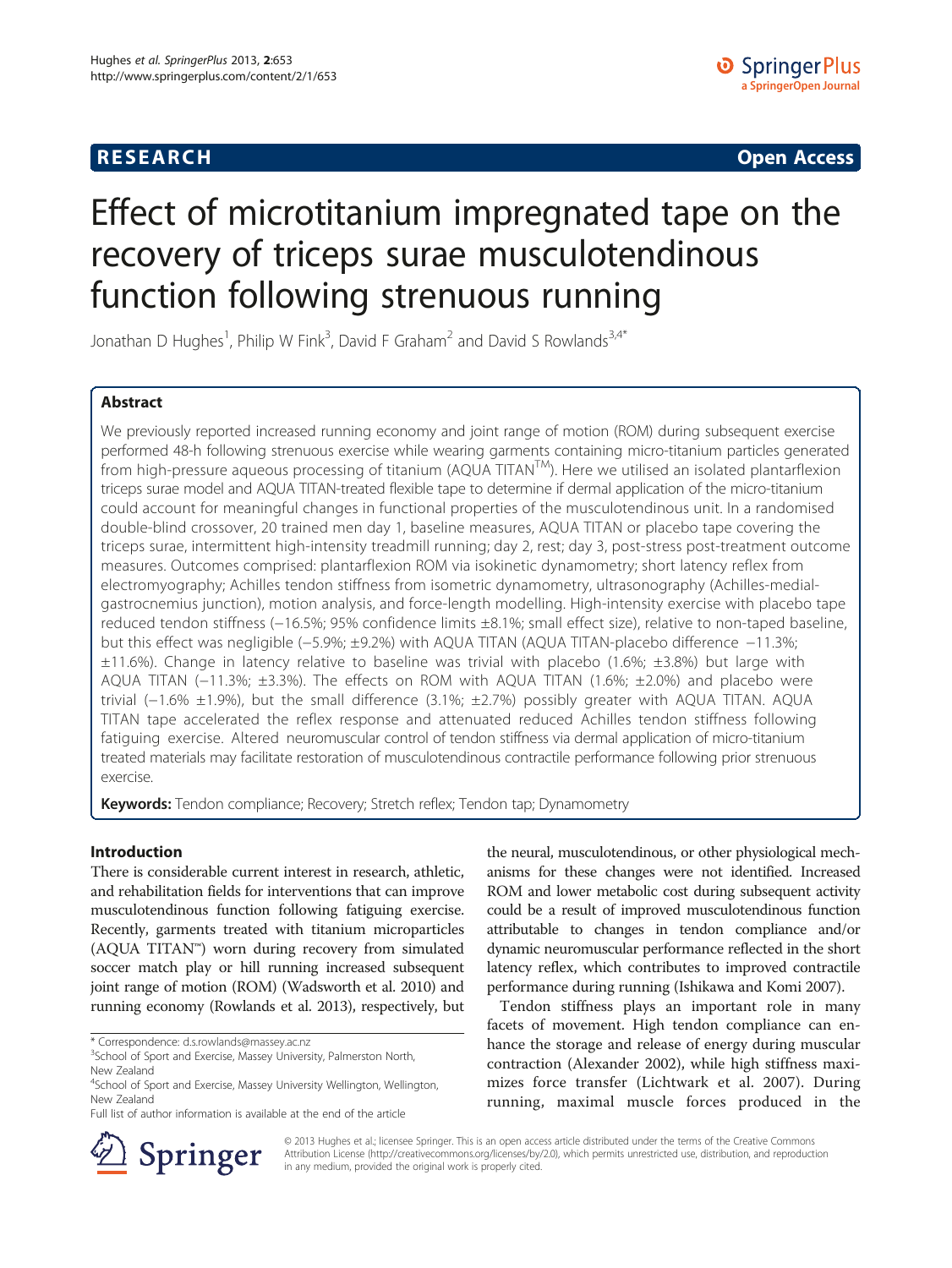triceps surae are higher for athletes with stiffer tendons (Hof et al. [2002\)](#page-8-0). In addition, economical runners possess higher contractile strength and tendon stiffness indicating that muscle-tendon unit functionality during running is dependent both on the stiffness of the series elastic component and on the maximal strength of the contractile component (Arampatzis et al. [2006](#page-8-0)). During recovery from a bout of exhaustive exercise, limb fatigue reduced subsequent running economy (Hunter and Smith [2007\)](#page-8-0) which may be due to reduced muscle strength and tendon stiffness (Lichtwark et al. [2007\)](#page-8-0) as occurring in high-load isometric models (Kay and Blazevich [2009\)](#page-8-0).

In addition to potential changes in tendon function, AQUA TITAN may also impact on peripheral neuromuscular performance. In isolated mice hippocampal neurons, AQUA TITAN tape reduced the resting membrane potential and action potential frequency (Korte [2008](#page-8-0)). Since the rate of force development is an important determinant of muscle-tendon performance (Fukashiro et al. [1995](#page-8-0)), altered motor neuron firing rates with AQUA TITAN could improve unit contractile performance.

To more clearly define and quantify the magnitude of the effect of AQUA TITAN on musculotendinous function, a functionally relevant isolated triceps surae model of plantarflexion was used. Achilles tendon stiffness and reflex response were studied using dynamometry, motion analysis, ultrasonography and electromyography before and 48-h following a strenuous treadmill run (Drust et al. [2000](#page-8-0)). We hypothesised that AQUA TITAN tape would better maintain normal rested baseline muscletendon function in accordance with the trained optima concept of Lichtwark and Wilson ([2007](#page-8-0)), as represented by attenuation of reflex function, strength, and stiffness during recovery from hard running, relative to placebo.

## Methods

Twenty trained male team sport athletes competing in regional level soccer, rugby, or field hockey competition, aged  $26.6 \pm 7.8$  y (mean  $\pm$  SD), and with mean body mass of  $81.2 \pm 11.3$  kg, stature of  $179 \pm 4.4$  cm, and maximum oxygen uptake of  $61.6 \pm 7.1$  mL·kg<sup>-1</sup>·min<sup>-1</sup>, volunteered to participate in the study. A sample size of 20 was estimated for the expected effect size on Achilles tendon stiffness based on effect size estimate drawn from change in plantarflexion ROM due to AQUA TITAN of 3.7% (effect size 0.2) (Wadsworth et al. [2010](#page-9-0)) and the coefficient of variation for tendon length using similar procedures (6.1%) (Fletcher et al. [2010](#page-8-0)), and the method of sample size for meaningful (effect size) magnitude-based inference (Hopkins et al. [2009](#page-8-0)). Potential participants were interviewed and subsequently excluded if they had a history of Achilles tendinopathy or lower limb trauma, illness or were currently on analgesic medication. All participants were informed in writing about the potential risks of the study and gave written informed consent for their participation in the study, which was performed according to the Declaration of Helsinki and approved by the University's Research Ethics Committee prior to the start of the investigation.

## Procedure

All participants first completed a treadmill-based assessment of  $\dot{V}$  O<sub>2max</sub> (Wadsworth et al. [2010\)](#page-9-0) followed 1-wk later by familiarization of the experimental procedures (Figure [1\)](#page-2-0). Participants performed a double-blind randomised crossover comprising baseline measurements of joint range of motion (ROM), Achilles tendon stiffness, short latency reflex, and isokinetic torque, followed by a 40-min treadmill protocol to simulate the physical demands of intermittent high-intensity sport shown previously to cause leg muscle fatigue and altered contractility (Drust et al. [2000](#page-8-0); Rahnama et al. [2006\)](#page-9-0). The treadmill speeds for each activity in the protocol were based upon the speeds observed for each specific movement category during soccer match-play: walking 6  $km\cdot h^{-1}$ , jogging 12 km $\cdot$ h<sup>-1</sup>, cruising km $\cdot$ h<sup>-1</sup> and sprinting 21 km $\cdot$ h<sup>-1</sup>. The protocol was arranged around two identical cycles separated by a static recovery period of 90 s. Each cycle consisted of 23 discrete bouts of activity (duration):  $6 \times$ walking (35.3 s);  $6 \times$  jogging (50.3 s);  $3 \times$  cruising (51.4 s), and  $8 \times$  sprinting (10.5 s). High-intensity exercise (cruise and sprint) bouts were separated by low-intensity recovery (walk and jog), ordered via within-subject randomisation, and replicated in the second arm of the crossover. Recovery mechanics were assessed 48-h following the run after an intervening rest day. There was a 10-d washout between experimental blocks.

All 20 participants completed one trial wearing AQUA TITAN treated tape and one wearing a placebo tape allocated by double-blind randomization. Both the AQUA TITAN and placebo tapes were custom made by Phiten Co. Ltd. (Kyoto, Japan), using an AQUA TITAN concentration of 540 ml $\cdot$ l<sup>-1</sup> in the treatment tape. AQUA TITAN is a suspension of titanium nanoparticles in water (Hirata et al. [2004](#page-8-0) Patent 522431). Phiten Co. Ltd also funded the study but had no other involvement in, or right to approve or disapprove the current publication. Both tapes were black and covered the entire posterior lower limb from the calcaneus to the proximal attachments of the medial and lateral gastrocnemius (Figure [2a](#page-3-0)). The tape was applied following the baseline measures after which it remained in place for the duration of the intermittent treadmill protocol and the entire recovery period including all exercise tests and while sleeping. The blinding code was maintained by an external party and revealed to researchers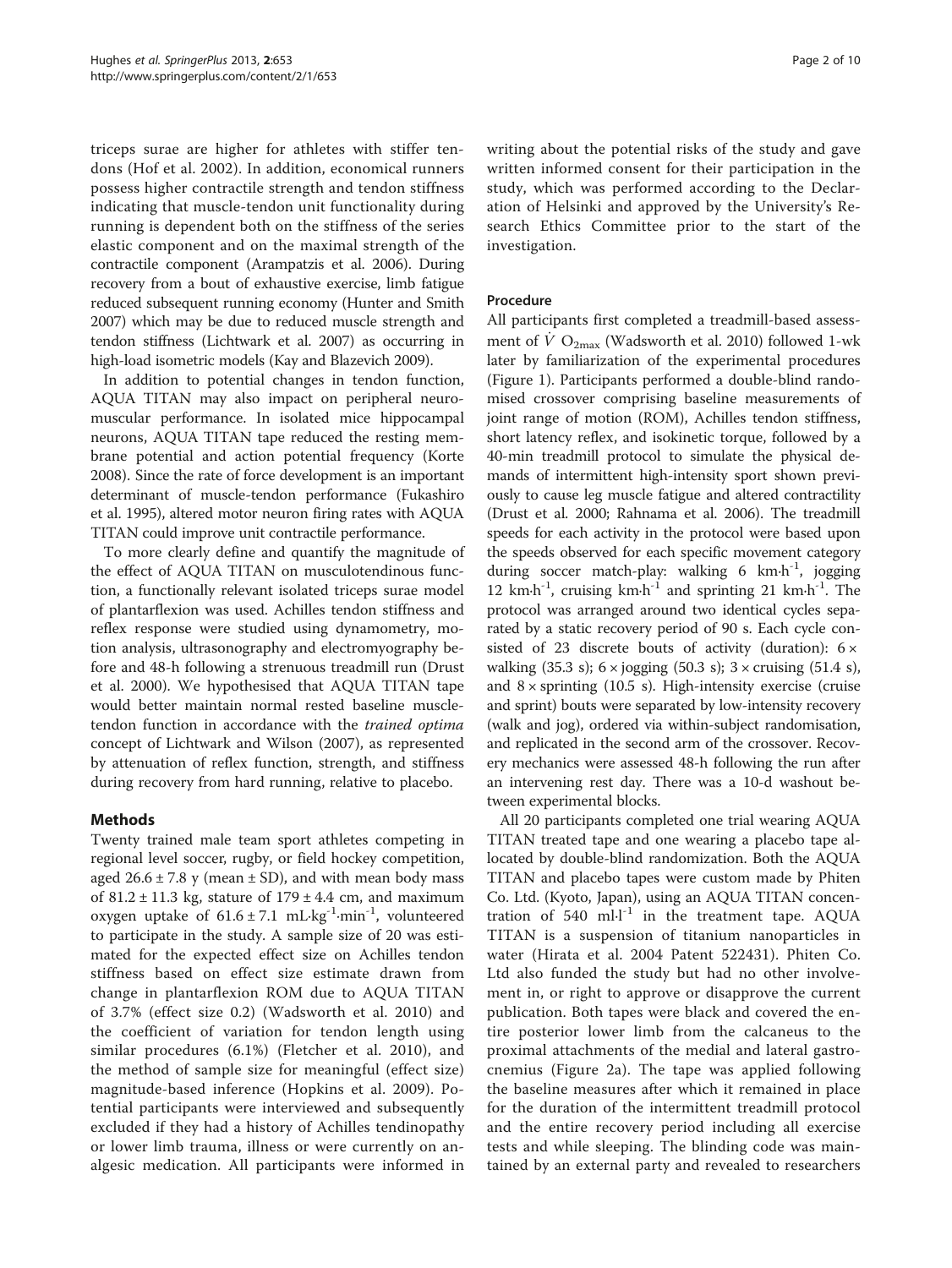<span id="page-2-0"></span>

only after the analysis was performed. To prevent any possible mixing, tapes were stored separately.

The effect of the tape was assessed through dynamometry and analysis of the short latency reflex, in that order. Dynamometry was taken with participants reclined in a supine position at a hip angle of 0° (i.e. fully extended). The foot of the dominant leg was placed against the footplate of the dynamometer. The lever arm of the dynamometer was aligned so that the center of rotation of the dynamometer was aligned with the lateral malleolus. The initial ankle position was preset at neutral, 0°, mid plantar/dorsiflexion. Maximal plantar flexion isometric torque was sampled at six predefined angles (0, 5, 10, 15, 20 and 25°). Two contractions were performed with 120 s recovery between efforts. Participants were instructed to impart force to the foot plate in a gradual manner until they reach maximal effort around 1 s into the contraction then to hold that force for the remaining 2 s. Maximal plantar flexion isokinetic torque was sampled at four predefined angular velocities (30, 60, 90 and  $120°·s^{-1}$ ) through a predetermined range of motion (25°). Three repetitions at each angular velocity were performed; each velocity was interspersed with 180 s recovery. The isometric conditions were used to estimate tendon stiffness, while the isokinetic data was used to measure the functional changes in the muscle/tendon complex.

Following the dynamometry, changes in the short latency reflex of the medial gastrocnemius muscle were assessed using a tendon tap method. Participants lay prone with the ankle at 90º passive dorsiflexion and were instructed to relax. The Achilles tendon was tapped with an instrumented reflex hammer operated by hand. This test was performed three times.

#### Apparatus

An isokinetic dynamometer (Biodex Medical Systems System 3, NY, USA) was used to sample isometric tension and isokinetic torque. Participants were videoed while performing the dynamometer test using a Casio Exlim Ex-F1 camera (Casio Computer Co Ltd, Tokyo Japan) at 30 Hz. Black circles were placed on the Achilles insertion at the calcaneus, the medial malleolus and on the head of the ultrasound transducer (Figure [2](#page-3-0)b). In order to assess tendon length, ultrasound images of the medial gastrocnemius/Achilles tendon musculotendonous junction (MG/AT MTJ) were simultaneously collected at 10 Hz using a Sonosite, MicroMaxx ultrasound (Sonosite Inc., Bothell, USA).

Torque and position for the dynamometer were collected using an ADI power lab system (PowerLab 4/25, ADInstruments) at 1000 Hz. The ultrasound data collection was manually triggered; the trigger also activated a light emitting diode which was used as a synchronization event in the video image, and a signal was simultaneously sent to the power lab system to start data collection. The video was analyzed to find the first frame in which the light was visible, and this frame coincided with the first frame of the ultrasound image, as well as the first sample from the power lab. Using this method, the video was synchronized to within 1/30 of a second of the ultrasound and dynamometer.

The locations of the markers in the video and the MTJ in the ultrasound image were digitized using MaxTRAQ software (version 2.19-012, Innovision systems Inc. Columbiaville, MI, USA). The ultrasound probe was orientated along the longitudinal axis of the MG/AT MTJ. When the location of the MTJ was ascertained,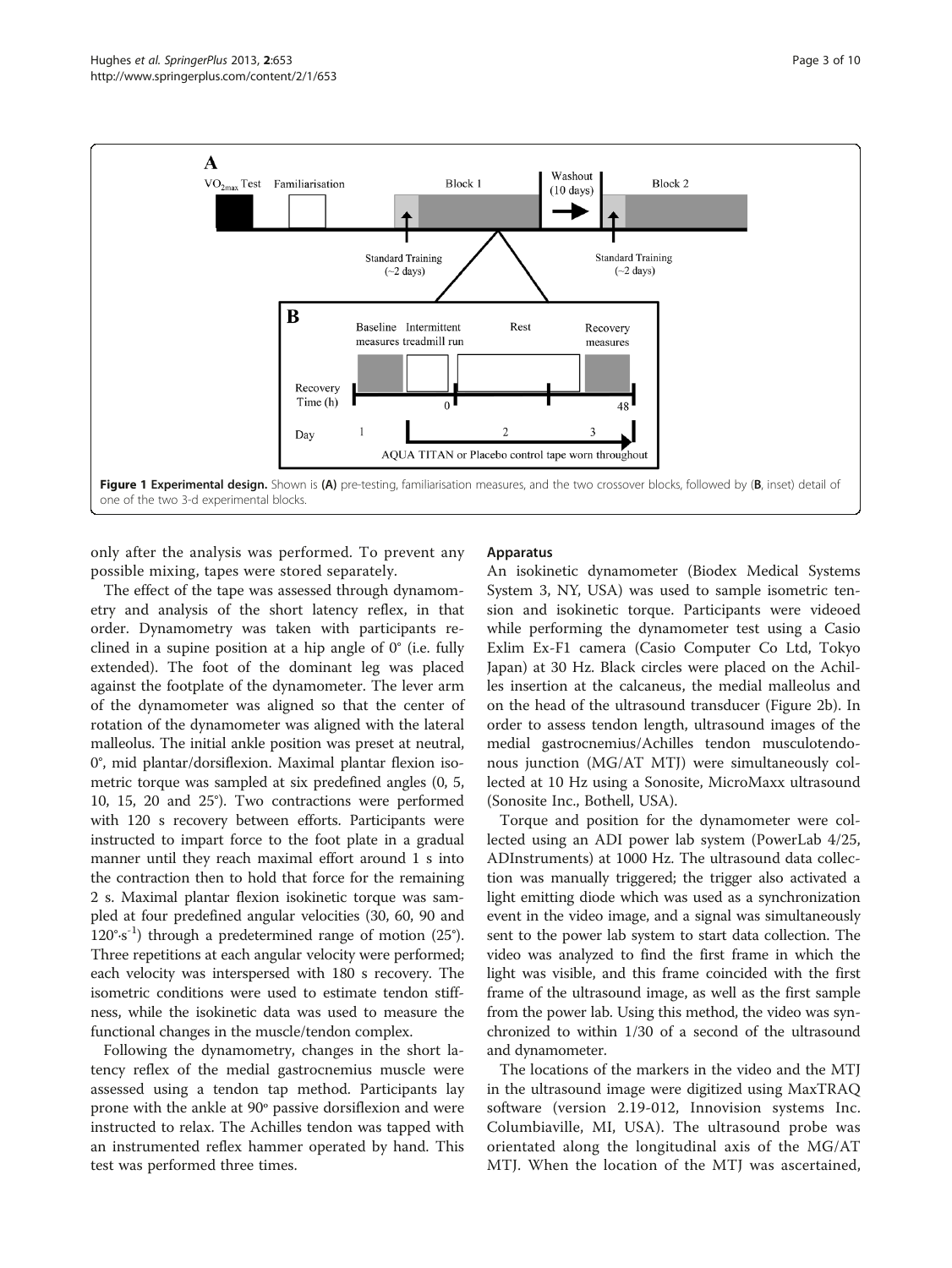<span id="page-3-0"></span>

(motion analysis) and ultrasound probe positioning and LED synchronization marker, and  $(c)$  the ultrasound image of medial gastrocnemius (MG)–Achilles junction (MTJ).

the probe was positioned so that both the superficial and, importantly, the deep aponeurosis between MG and Soleus were apparent, ensuring accurate and

reliable identification of the MTJ. To match the sampling frequency of the ultrasound, only every third frame of the video was digitized. To calculate the location of MG/AT MTJ in absolute space, the coordinates of the MTJ in the ultrasound image were added to the centre point of the ultrasound probe digitized in the video.

To examine the short latency reflex, surface electromyographic (sEMG) activities of the GM muscles were recorded from the right leg using bipolar surface electrodes with a 5 mm diameter and a 10 mm fixed interelectrode distance (Ambu® Blue Sensor N, Ambu A/S, Ballerup Denmark). Skin preparation and electrode placement were performed according to international guidelines for sensor placement (Hermens et al. [2000](#page-8-0)). sEMG signals were sampled at 1000 Hz during tendon tap. The Achilles tendon was tapped with an instrumented hammer (ADInstruments, Australia). The sEMG and hammer signal were collected using an ADI power lab system (PowerLab 4/25, ADInstruments). The Tendon Hammer contained a piezo-electric sensor within the head to provide a momentary pulse when a surface is struck with the hammer.

#### Analysis

#### Video and ultrasound

We pilot tested the procedures used in other studies (Fletcher et al. [2010](#page-8-0); Kay and Blazevich, [2009](#page-8-0)). During this process, it became clear that we needed to modify our procedures to determine tendon length. The previous studies fixed the ultrasound probe to the belly of the medial gastrocnemius to image the attachment of the distal portion of a muscle fascicle into the deep aponeurosis, where changes in tendon length were inferred from displacement of the muscle fascicles, with the assumption that the aponeurosis distal to the measurement site remained a constant length, which we found was not the case. To avoid the fixed length assumption and to image the muscle-tendon junction more accurately, we manually held the ultrasound probe over the MG/AT MTJ and used video to track the location of the ultrasound markers on the probe (Figure 2b), which was digitized using MaxTRAQ software (Figure 2c). This procedure permitted adjustments to the ultrasound coordinates due to any tilt of the probe to be made by multiplying the vertical coordinates of the ultrasound image by the digitized distance between the base of the probe and the midpoint of the top of the probe (Figure 2b) by the actual distance between those points. By doing this we were able to precisely locate the muscletendon junction in absolute space while making no assumptions about the length of the aponeurosis. Reliability of thee method was assessed by test-retest of 4 participants across 3 trials with a typical error measurement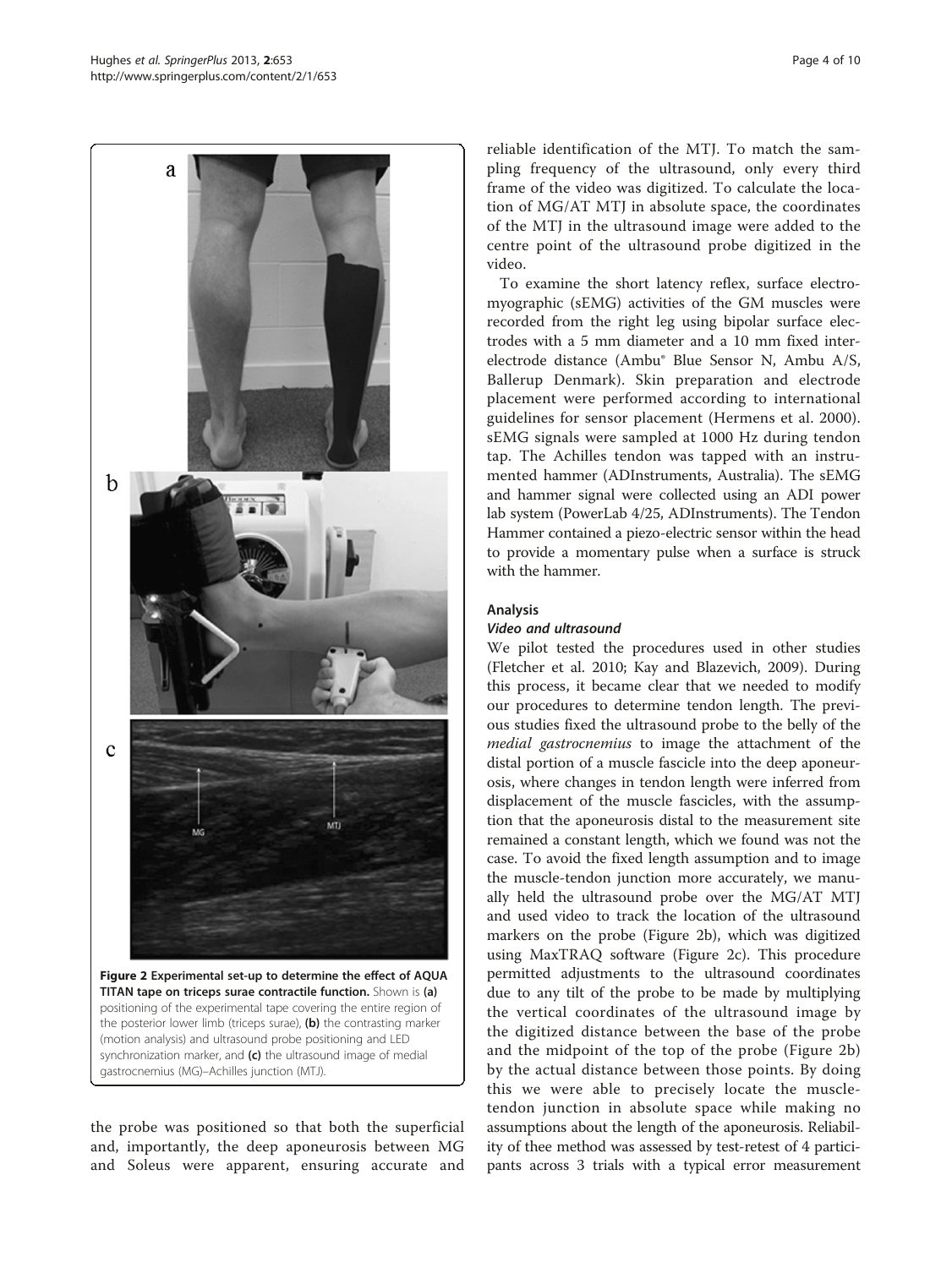(within-subject standard deviation) of tendon length of 2.2%.

#### Tendon length and stiffness

Tendon length (TL) was calculated as the distance between the calcaneous marker and the MG/AT MJT in absolute space. Based on the assumption that the effect of the dorsiflexor muscles was minimal, Tendon Force (TF) was estimated by dividing the torque about the ankle joint, obtained from the Biodex with the torque caused by the weight of the foot subtracted, by the moment arm of the Achilles tendon, d. The moment arm was calculated using the equation

$$
d = (\overrightarrow{x_c} - \overrightarrow{x_m}) \times \frac{(\overrightarrow{x_{mt}} - \overrightarrow{x_c})}{||(\overrightarrow{x_{mt}} - \overrightarrow{x_c})||}
$$

where  $\vec{x}_i$  is a vector containing the position of the markers in absolute space, with *mt* being the musculotendinous junction,  $c$  being the calcaneus, and  $m$  being the medial malleolus. Only the portion of each trial where the tendon force was increasing was analyzed. Tendon stiffness was calculated by fitting the following equation to the estimated tendon length and force:

$$
TF = F_0 + Ae^{\lambda TTL},
$$

where TF and TTL are the calculated tendon force and tendon length measure respectively, and  $F_0$ , Ae, and  $\lambda$ was fit using the lsqnonlin function in MatLab. The variable  $\lambda$  was used as a measure of the stiffness. The typical error for  $λ$  was 16.8%.

To improve precision, only contractions with an  $\mathbb{R}^2$  >0.3 (large correlation; 697 of 960 contractions) were used in the tendon stiffness analysis. A lower correlation was deemed too variable for the TF/TL slope. The datasets with  $R^2 > 0.5$  reduced data points but did not affect the AQUA TITAN tape outcome, but  $R^2 > 0.7$  resulted in failure of the mixed model procedure to converge due to insufficient data points. Estimates of tendon stiffness previously used linear models (Lichtwark et al. [2007](#page-8-0)). However, we and others (Lieber et al. [1991;](#page-8-0) Magid and Law [1985](#page-9-0); Pinto and Fung [1973;](#page-9-0) Winters [1990](#page-9-0)) observed an exponential length-tension relationship for tendon dynamics during contraction, illustrated in Figure 3. Our exponential fit approach was therefore similar to Hill type muscle models (Winters and Stark [1987\)](#page-9-0).

#### Short latency reflex

The sEMG signal was amplified (BioAmp, ADInstruments, Australia), low band-pass filtered (10–500 Hz) and integrated in Chart for Windows (version7). The onset of reflex sEMG activity was defined as the time between the tendon tap (perturbation) and the first deflection from baseline electrical activity and was determined by



visual inspection using a cursor on the display (Grey et al. [2002\)](#page-8-0). The typical error was 4.8%.

#### Statistical analysis

The effect of treatment on outcomes was estimated with mixed modelling (Proc Mixed, SAS Version 9.1; SAS Institute, Cary, NC). All data were log-transformed before modelling to reduce nonuniformity of error and to express outcomes and confidence limits (CL) as percentages (Hopkins et al. [2009](#page-8-0)). Estimates for the effect of treatment on tendon stiffness were derived from the least-squares mean interaction of the model terms (fixed effects) trial order, treatment, post-pre difference, and contraction number (1 and 2); random effects were subject interacted with contraction number and treatment. Estimates for ROM, short latency reflex, and peak isokinetic torque were derived from a model but without contraction or tap number due to trivial difference in the magnitude of the intra-sample means, that is, the value provided by the model was the average of the contractions or tap number. Peak isokinetic torque was estimated using the model approach as for ROM, but for each of the 4 levels of angular torque and overall. Statistical inference was by magnitude-based clinical inference (Hopkins et al. [2009\)](#page-8-0), with the between-subject standardized difference (modified Cohen's d) used as the reference to effect size.

#### Results

AQUA TITAN tape led to a small increase in plantarflexor ROM (3.1% 95% CL: ±2.7%) (Figure [4](#page-5-0)b). A small clear reduction in tendon stiffness (−16.5% ±8.1%) was observed with placebo tape at 48-h post run, but this effect was trivialised with AQUA TITAN (−5.9% ±9.2%)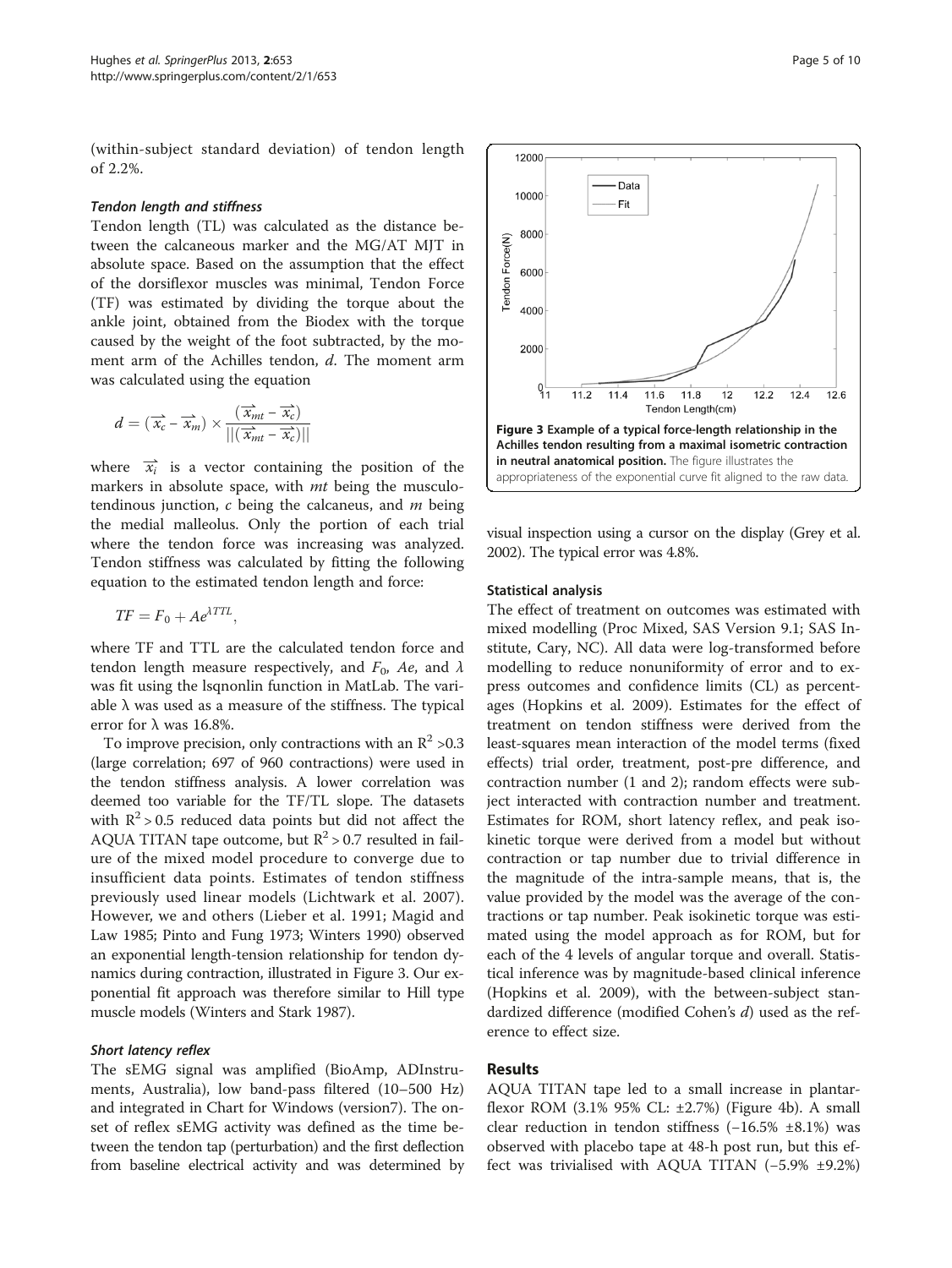<span id="page-5-0"></span>

(Figure 5 and Table [1\)](#page-6-0). In contrast, the change in short latency reflex time was negligible with placebo tape (1.6% ±3.8%) when compared to an almost certain large reduction with AQUA TITAN tape (−11.3% ±3.3%) (Figure 4a). The effect of AQUA TITAN tape on peak isokinetic force was trivial (Table [1\)](#page-6-0).



## **Discussion**

In the current study, we utilised an isolated triceps surae model to determine the effect of incorporation of AQUA TITAN titanium micro particles to the flexible tape on lower limb neural-musculotendinous function during recovery from strenuous running. AQUA TITAN-tape application caused a large reduction in short latency reflex time and attenuated the reduction in Achilles tendon stiffness seen with the non-treated control tape 48-h into recovery. These observations suggest that the AQUA TITAN-treated tape leads to faster neuromuscular response to tendon load stimuli that is associated with restoration of tendon stiffness to the pre-loaded condition. The increase in plantarflexion ROM was consistent in magnitude to previous observations (Wadsworth et al. [2010](#page-9-0)) suggesting the effect of AQUA TITAN on ROM is robust, but small. The effect of AQUA TITAN tape on peak isokinetic force, however, was unaffected leaving the pre-study hypothesis that increased contractility was a mechanism for increased ROM unresolved.

These observations support the hypothesis that AQUA TITAN-treated material applied to the skin better maintains contractile function of the muscle-tendon complex following heavy loading. Stiff tendons are advantageous for performing accurate and repetitive cyclical movements (Alexander [2002](#page-8-0); Lichtwark and Wilson [2005](#page-8-0))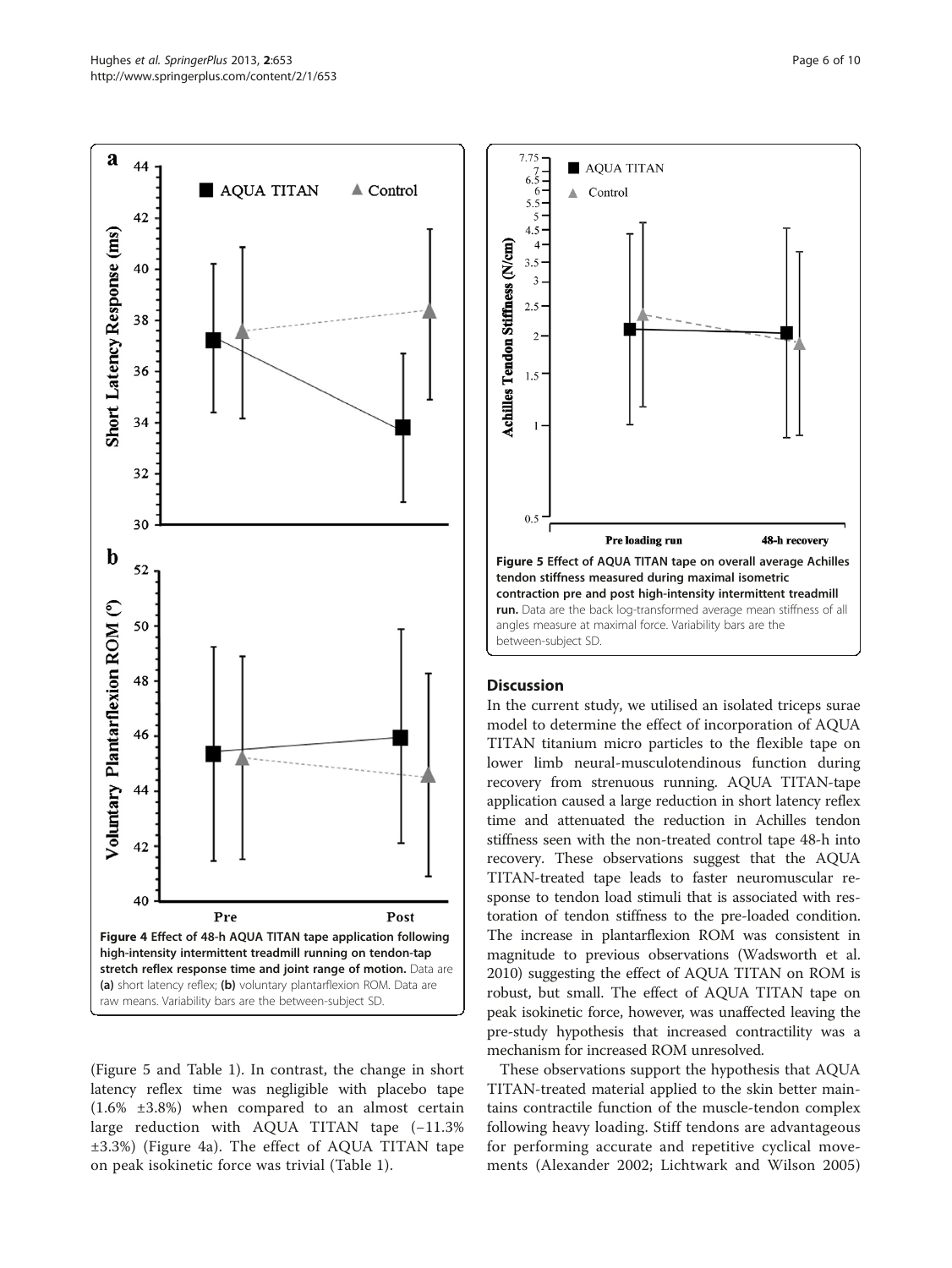<span id="page-6-0"></span>Table 1 Statistical summary of the effect of AQUATITAN tape applied during recovery from intermittent high-intensity running on Achilles tendon stiffness, ankle joint range of motion during plantarflexion, and the short latency reflex, relative to the pre-run baseline, and the post-treatment comparisons for peak torque during maximal isokinetic contractions of the Triceps Surae

| Outcome <sup>1</sup>                     | Mean effect; $\pm$ 95%CL(%) <sup>2</sup>             | <b>Standardised</b><br>difference; ±95%CL | P-value | Magnitude-based<br>inference <sup>3</sup> |
|------------------------------------------|------------------------------------------------------|-------------------------------------------|---------|-------------------------------------------|
|                                          |                                                      | Achilles tendon stiffness                 |         |                                           |
| Placebo                                  | $-16.5; \pm 8.1$                                     | $-0.40; \pm 0.21$                         | 32E-5   | Small very likely                         |
| <b>AQUA TITAN</b>                        | $-5.9; \pm 9.2$                                      | $-0.14; \pm 0.23$                         | 0.23    | Trivial possible                          |
| AQUA TITAN- Placebo                      | $-11.3; \pm 11.6$                                    | $-0.28; \pm 0.31$                         | 0.09    | Small possible                            |
|                                          | Plantarflexion range of motion                       |                                           |         |                                           |
| Placebo                                  | $-1.6; \pm 1.9$                                      | $-0.12; \pm 0.15$                         | 0.12    | Trivial likely                            |
| <b>AQUA TITAN</b>                        | $1.6; \pm 2.0$                                       | $0.12; \pm 0.15$                          | 0.11    | Trivial likely                            |
| AQUA TITAN- Placebo                      | $-3.1; \pm 2.7$                                      | $-0.24; \pm 0.21$                         | 0.03    | Small possible                            |
|                                          | Short latency reflex time                            |                                           |         |                                           |
| Placebo                                  | $1.6; \pm 3.8$                                       | $0.20; \pm 0.48$                          | 0.42    | Small possible                            |
| <b>AOUA TITAN</b>                        | $-11.3; \pm 3.3$                                     | $-1.4; \pm 0.47$                          | 8E-9    | Large almost certain                      |
| AOUA TITAN- Placebo                      | $14.6; \pm 6.2$                                      | $1.8; \pm 0.7$                            | 26E-7   | Large almost certain                      |
|                                          | Peak torque during maximal isokinetic<br>contraction |                                           |         |                                           |
| 30°·s <sup>-1</sup> AQUA TITAN- Placebo  | 4.2; $\pm$ 14.2                                      | $0.06; \pm 0.19$                          | 0.57    | Likely trivial                            |
| 60°·s <sup>-1</sup> AQUA TITAN- Placebo  | $11.1; \pm 10.9$                                     | $0.12; \pm 0.12$                          | 0.03    | Likely trivial                            |
| 90°·s <sup>-1</sup> AQUA TITAN- Placebo  | $-7.3; \pm 8.2$                                      | $-0.08; \pm 0.09$                         | 0.09    | Very likely trivial                       |
| 120°·s <sup>-1</sup> AQUA TITAN- Placebo | $-6.2; \pm 13.8$                                     | $-0.07; \pm 0.15$                         | 0.41    | Likely trivial                            |
| Overall AQUA TITAN- Placebo              | $0.08; \pm 7.7$                                      | $0.001; \pm 0.08$                         | 0.98    | Almost certainly trivial                  |

<sup>1</sup>Data are the difference in the post intermittent high-intensity run measure minus the pre run measure. For peak torque during maximal isokinetic contraction, only the post-pre difference in the AQUA TITAN minus Placebo contrasts is shown.

 $2$ Add or subtract this value by the mean to obtain the upper and lower confidence limits.

3 Magnitude-based inferences about the true value for outcomes were qualified using a modification of the Cohen effect size classification system (trivial = 0.0–0.2, small = 0.2–0.6, moderate = 0.6–1.2, large = 1.2–2.0, very large = 2.0–4.0, and extremely large >4.0). The threshold standardised difference considered substantial is small. The thresholds for assigning qualitative terms to probability of a substantial effect were: <0.5%, almost certainly not; <5%, very unlikely; <25%, unlikely; <75%, possible; >75%, likely; >95%, very likely; >99.5%, almost certain (Hopkins et al. [2009](#page-8-0)).

and transmission of muscle shortening to joint movement, whereas a highly compliant tendon may contribute to greater energy return in stretch-shortening contractions (Alexander [2002\)](#page-8-0). For tasks such as running, where the Achilles tendon does not undergo a substantial pre-stretch (Lichtwark et al. [2007](#page-8-0)), it would be expected that maintenance of tendon stiffness would lead to less decrement in contractile-unit performance with fatigue. Therefore, the new information on reflex control of tendon stiffness may partly explain improved running metabolic efficiency with AQUA TITAN garments (Rowlands et al. [2013](#page-9-0); Wadsworth et al. [2010](#page-9-0)). As a point of reference to effect magnitude, small-moderate (standardized difference: 0.56 to 0.8) increases in tendon stiffness were observed in response to prolonged periods (8–12 weeks) of isometric training (Kubo et al. [2002](#page-8-0), [2001](#page-8-0)). The attenuation in the fatigue-induced stiffness response induced with only 48-h tape intervention, is therefore, noteworthy.

The large reduction in short latency reflex suggests that AQUA TITAN tape has a neurological effect on muscular coordination. Korte [\(2008](#page-8-0)) reported that mouse hippocampal pyramidal neurons mounted on a slide under AQUA TITAN tape had lower resting-membrane potential and dose-sensitive firing rates reducing the capacity for long term potentiation induction. Since the short latency reflex is dependent on the balance of excitatory and inhibitory inputs from receptors and in turn modulates the excitability of motor neurons (Hultborn et al. [1987\)](#page-8-0), the present faster tendon-tap reflex suggests that faster nerve conduction through a reflex arc might improve the in vivo peripheral motor control. The peripheral response may, via afferent feedback networks, also influence central motor centres increasing the potential for alterations in postural balance or cyclic tasks that utilize acute feedback to improve contractile function or provide musculoskeletal stability during movement (Ishikawa and Komi [2007\)](#page-8-0).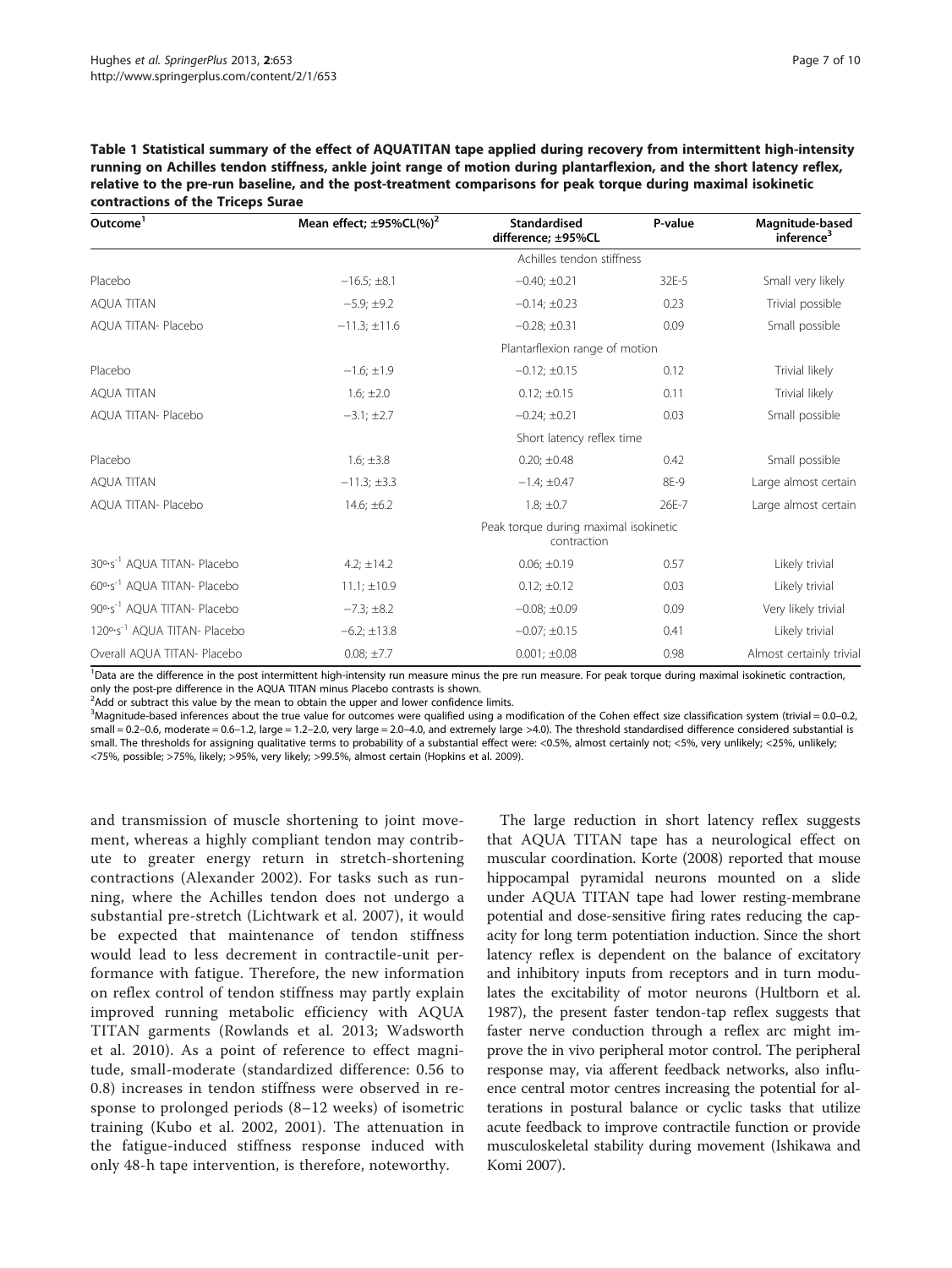In addition, reflex latency can modulate muscletendon complex stiffness by activation of the spindle during stretch associated with contraction (Cronin et al. [2011](#page-8-0); Kay and Blazevich [2009](#page-8-0)). Cronin et al. ([2011](#page-8-0)) used vibration to impair the triceps surae short latency reflex resulting in greater ankle yield during the support phase of running and reduced force transfer efficiency. Tendon stiffness itself could also affect the contribution of afferent feedback in response to rapid perturbations that elicit short latency reflexes (Cronin et al. [2011](#page-8-0)). Moreover, feedback from group II afferents in the muscle spindles and Golgi tendon organs were suggested to make an important contribution to running mechanical efficiency (Mazzaro et al. [2005\)](#page-9-0). Together these data suggest that faster short latency reflex with AQUA TITAN may improve gait efficiency independent of tissue adaptation and further investigation into the effect on the peripheral nervous system is warranted and the role this may have in motor tasks and fine neural control of contractile stiffness.

AQUA TITAN-treated material is shown to exert effects on physiology even when not in direct contact with nerves, this is supported by several lines of evidence in cells cultured in plates above pico- to micrometer thickness of titanium: with evidence of enhanced osteoblast differentiation (Sugita et al. [2011\)](#page-9-0), migration, proliferation, and differentiation of myoblasts (Ishizaki et al. [2011\)](#page-8-0) and altered neuronal firing rate (Korte [2008\)](#page-8-0). That the effects of titanium are inhibited when cells are shielded with aluminium wrapping and lead plates in both animal and culture studies (Aoi et al. [2009;](#page-8-0) Korte [2008\)](#page-8-0), indicates that the influence of AQUA TITAN on neurons seems to be mediated via some factor that can cross open space but does not penetrate other metals, such as electromagnetic waves. This is further supported in a recent in vivo study where altered physiological stress responses were measured following five days sleeping in a room containing titanium (Aoi et al. [2012\)](#page-8-0). Further research is required to determine the magnitude and clinical effects of longer-term exposure to wearable garments treated with AQUA TITAN, while information on dose response and on the physical and physiological mechanisms will be valuable in determining if there is a robust evidential base for application.

Another possible mechanism for the changes observed with AQUA TITAN is improved thermal conductivity. Previously, participants reported increased thermal comfort with AQUA TITAN garments (Wadsworth et al. [2010](#page-9-0)). Titanium dioxide has a relatively moderate thermal conductivity of 5.8 W⋅m<sup>-1</sup>⋅K<sup>-1</sup> (compared to 0.6 W⋅m<sup>-1</sup>⋅K<sup>-1</sup> for water, 440 W⋅m<sup>-1</sup>⋅K<sup>-1</sup> for silver, and 220 W⋅m<sup>-1</sup>⋅K<sup>-1</sup> for aluminium). Thus, the titanium particles in AQUA TITAN tape may act as an affecter for tissue thermoregulation. Heat plays a major role in the function of physiological processes: in hyperthermia, muscles are able to produce less force (Rall and Woledge [1990](#page-9-0)), tendon stiffness decreases (Ettema and Huijing [1994](#page-8-0)), and nerve performance is impaired (De Vrind et al. [1992](#page-8-0)). By maintaining a more consistent temperature during contraction, altered material thermal conductivity could explain the improvements in motor reflex latency, ROM, and maintenance of tendon stiffness reported here. Therefore, studies on the effect of AQUA TITAN on skeletal muscle and tendon temperature during contractile activity are warranted to examine the thermal conductivity hypothesis.

## Limitations

Our insight, attention to double-blinding, and resource limitations when designing the current experiments was not sufficient to consider including a non-taped condition within the crossover. In the review process, it was brought to our attention that because of the potential for taping to enhance proprioceptive acuity by increased stimulation of the cutaneous mechanoreceptors (Feuerbach et al. [1994\)](#page-8-0), a non-taped condition should be considered in future research. A non-taped condition would permit quantification of the magnitude of the tape effect next to the AQUA TITAN-tape mediated tendon tap response, although masking a placebo effect could be difficult to resolve. A second limitation was our assumption that the dorsiflexor moment was minimal and that the recorded moment was equal to the moment from the dynamometer. Magnusson et al. [\(2001](#page-9-0)) found there was minimal change in calculated tendon force based on a correction for dorsiflexor coactivation during maximal plantarflexion. Given that the study sought to compare AQUA TITAN-treated tape against non-treated placebo tape, and that neither tape covered the tibialis anterior, there was a priori no clear reason to suspect greater tibialis anterior activation. Nevertheless, the possibility that AQUA TITAN-tape may affect efferent motor nerve activity via a supraspinal mechanism is worthy of further investigation.

With respect to the tendon moment arm, our calculations were based on the location of skin markers as there was no imaging of the ankle joint during the movement. Absence of imaging removed the possibility of determination of the moments. Other researchers (Fletcher et al. [2010](#page-8-0); Kay and Blazevich, [2009\)](#page-8-0) calculated the moment arm as the ratio of tendon shortening to angular displacement of the joint; however, this also requires accurate measurements of the ankle angle, which would have had to be determined by skin markers, and therefore creating similar innate errors to our present method. The ultrasound and recording systems were triggered by the same source, which meant that the starting point for subsequent analysis was in unison. The camera was synchronized using the first frame in which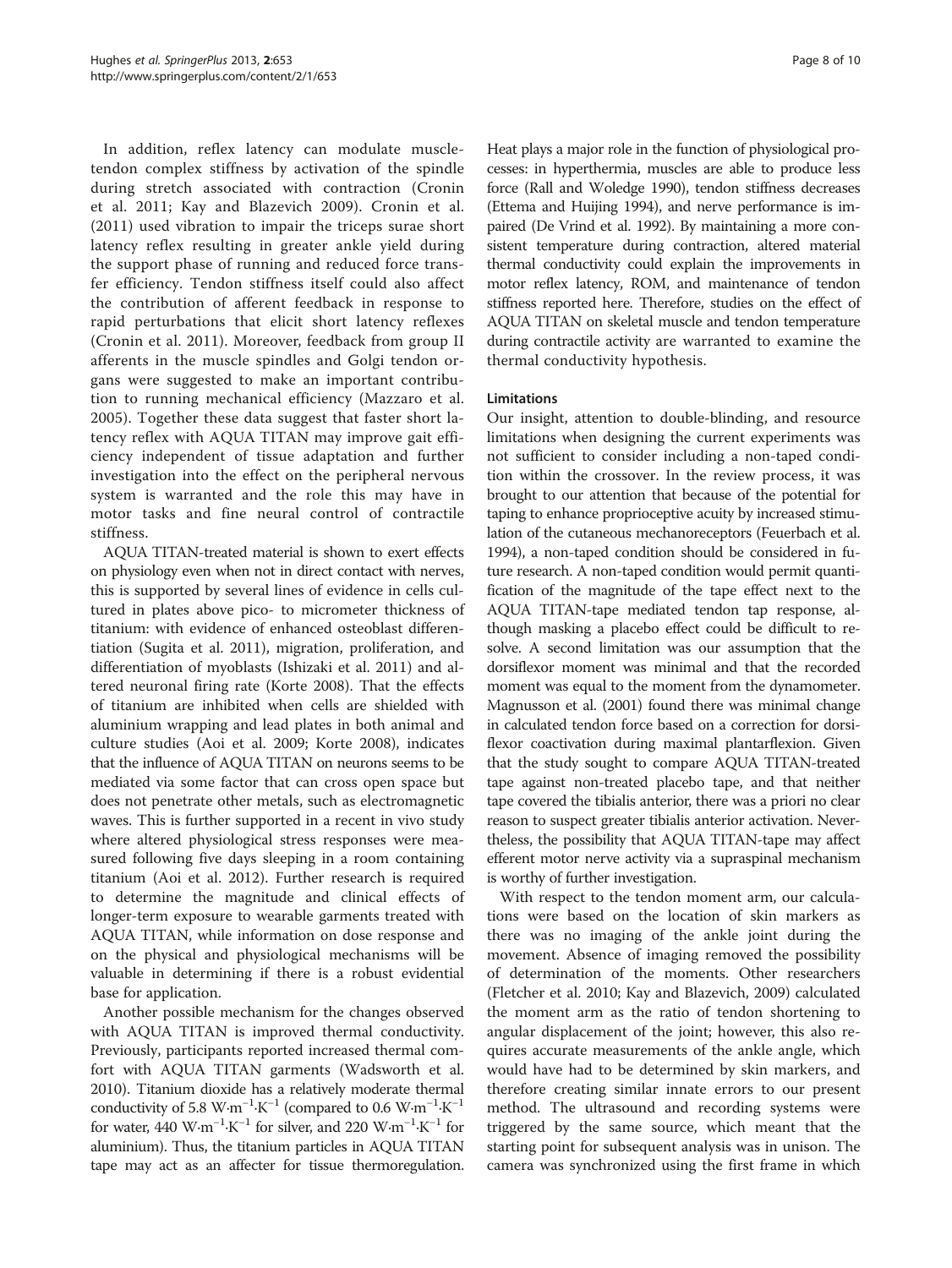<span id="page-8-0"></span>a light appeared giving accuracy to within 1/30 of a second; however, future studies should attempt increased temporal synchronisation.

## Conclusion

The application of AQUA TITAN-treated tape to the triceps surae complex during and following strenuous running decreased short latency reflex response time and maintained Achilles tendon stiffness, relative to untreated placebo tape. The inference from the short latency reflex outcome suggests faster reflex motor control as the most likely mechanism responsible for the tendon response, which might improve musculotendinous performance. These findings may explain, in part, faster restoration of running economy reported with application of AQUA TITAN-treated garments during recovery from strenuous exercise. A greater understanding of the physical mechanism of action of dermally-applied AQUA TITAN-treated materials on the physiological processes influencing musculotendinous recovery is required to provide further evidence in support of the restoration hypothesis.

#### Competing interest

Funding assistance and the experimental tapes for the study was provided by Phiten Co. Ltd., Kyoto, Japan. The study sponsors had no involvement in the design, conduct of the study, nor manuscript preparation. David Rowlands received speaking honoraria.

#### Authors' contributions

JH participated in the study design and coordination, carried out the acquisition of data and drafted the manuscript. PF participated in the study design carried out modelling of data and participated in manuscript drafting. DG participated in the study design and assisted with drafting the manuscript. DR conceived the study, participated in its design and coordination, performed the statistical analysis and helped to draft the manuscript. All authors read and approved the final manuscript.

#### Acknowledgement

Laboratory assistance from Michael Lewis, Linda Shailer and Wendy O'Brien.

#### Author details

<sup>1</sup> Exercise and Sport Research Centre, University of Gloucestershire, Gloucester, UK.<sup>2</sup> Rehabilitation Sciences, Griffith University, Gold Coast, Queensland, Australia. <sup>3</sup>School of Sport and Exercise, Massey University, Palmerston North, New Zealand. <sup>4</sup>School of Sport and Exercise, Massey University Wellington, Wellington, New Zealand.

#### Received: 14 August 2013 Accepted: 28 November 2013 Published: 5 December 2013

#### References

- Alexander RM (2002) Tendon elasticity and muscle function. Comp Biochem Physiol Mol Int Physiol 133(4):1001–1011, doi: 10.1016/s1095-6433(02)00143-5
- Aoi W, Takanami Y, Kawai Y, Otsuki T, Kawake T, Naito Y, Yoshikawa T (2009) Relaxant effect of microtitan via regulation of autonomic nerve activity in mice. Life Sci 85(9–10):408–411, doi: 10.1016/j.lfs.2009.07.007
- Aoi W, Kamata T, Ishiura Y, Tomaru M, Satoh Y, Hitomi Y, Uchida K, Naito Y, Yoshikawa T (2012) Titanium-treated surroundings attenuate psychological stress associated with autonomic nerve regulation in office workers with daily emotional stress. Physiol Behav 108:13–18, doi: 10.1016/j. physbeh.2012.09.009
- Arampatzis A, De Monte G, Karamanidis K, Morey-Klapsing G, Stafilidis S, Bruggemann G-P (2006) Influence of the muscle–tendon unit's mechanical and morphological properties on running economy. J Exp Biol 209:3345–3357
- Cronin NJ, Carty CP, Barrett RS (2011) Triceps surae short latency stretch reflexes contribute to ankle stiffness regulation during human running. PLoS ONE 6 (8):e23917, doi: 10.1371/journal.pone.0023917
- De Vrind H, Wondergem J, Haveman J (1992) Hyperthermia-induced damage to rat sciatic nerve assessed in vivo with functional methods and with electrophysiology. J Neurosci Methods 45(3):165–174
- Drust B, Reilly T, Cable NT (2000) Physiological responses to laboratory-based soccer-specific intermittent and continuous exercise. J Sports Sci 18 (11):885–892
- Ettema GJC, Huijing PA (1994) Skeletal muscle stiffness in static and dynamic contractions. J Biomechanics 27(11):1361–1368, doi: 10.1016/0021-9290(94) 90045-0
- Feuerbach JW, Grabiner MD, Koh TJ, Weiker GG (1994) Effect of an ankle orthosis and ankle ligament anesthesia on ankle joint proprioception. Am J Sports Med 22(2):223–229
- Fletcher J, Esau S, MacIntosh B (2010) Changes in tendon stiffness and running economy in highly trained distance runners. Eur J Appl Physiol 110 (5):1037–1046, doi: 10.1007/s00421-010-1582-8
- Fukashiro S, Komi PV, Järvinen M, Miyashita M (1995) In vivo achilles tendon loading during jumping in humans. Eur J Appl Physiol 71(5):453–458, doi: 10.1007/bf00635880
- Grey M, Larsen B, Sinkjær T (2002) A task dependent change in the medium latency component of the soleus stretch reflex. Exp Brain Res 145(3):316–322, doi: 10.1007/s00221-002-1109-6
- Hermens HJ, Freriks B, Disselhorst-Klug C, Rau G (2000) Development of recommendations for SEMG sensors and sensor placement procedures. J Electromyogr Kinesiol 10(5):361–374, doi: 10.1016/s1050-6411(00)00027-4
- Hirata Y, Ueda Y, Takase H, Suzuki K (2004) High functional water containing titanium and method and apparatus for producing the same. New Zealand Patent 522431
- Hof AL, Van Zandwijk JP, Bobbert MF (2002) Mechanics of human triceps surae muscle in walking, running and jumping. Acta Physiol Scand 174(1):17–30, doi: 10.1046/j.1365-201x.2002.00917.x
- Hopkins WG, Marshall SW, Batterham AM, Hanin J (2009) Progressive statistics for studies in sports medicine and exercise science. Med Sci Sports Exerc 41 (1):3–13
- Hultborn H, Meunier S, Pierrot-Deseilligny E, Shindo M (1987) Changes in presynaptic inhibition of Ia fibres at the onset of voluntary contraction in man. J Physiol 389(1):757–772
- Hunter I, Smith G (2007) Preferred and optimal stride frequency, stiffness and economy: changes with fatigue during a 1-h high-intensity run. Eur J Appl Physiol 100(6):653–661, doi: 10.1007/s00421-007-0456-1
- Ishikawa M, Komi PV (2007) The role of the stretch reflex in the gastrocnemius muscle during human locomotion at various speeds. J Appl Physiol 103 (3):1030–1036, doi: 10.1152/japplphysiol.00277.2007
- Ishizaki K, Sugita Y, Iwasa F, Minamikawa H, Ueno T, Yamada M, Suzuki T, Ogawa T (2011) Nanometer-thin  $TiO<sub>2</sub>$  enhances skeletal muscle cell phenotype and behavior. Int J Nanomed 6:2191–2203
- Kay AD, Blazevich AJ (2009) Isometric contractions reduce plantar flexor moment, Achilles tendon stiffness, and neuromuscular activity but remove the subsequent effects of stretch. J Appl Physiol 107(4):1181–1189, doi: 10.1152/ japplphysiol.00281.2009
- Korte M (2008) Influence of Aquatitan Tape on nerve cells of the central nervous system. J Clin Biochem Nutr 43:1–4
- Kubo K, Kanehisa H, Ito M, Fukunaga T (2001) Effects of isometric training on the elasticity of human tendon structures in vivo. J Appl Physiol 91(1):26–32
- Kubo K, Kanehisa H, Fukunaga T (2002) Effects of resistance and stretching training programmes on the viscoelastic properties of human tendon structures in vivo. J Physiol 538(1):219–226
- Lichtwark GA, Wilson AM (2005) Effects of series elasticity and activation conditions on muscle power output and efficiency. J Exp Biol 208(15):2845–2853, doi: 10.1242/jeb.01710
- Lichtwark GA, Wilson AM (2007) Is Achilles tendon compliance optimised for maximum muscle efficiency during locomotion? J Biomech 40(8):1768–1775, doi:10.1016/j.jbiomech.2006.07.025
- Lichtwark GA, Bougoulias K, Wilson AM (2007) Muscle fascicle and series elastic element length changes along the length of the human gastrocnemius during walking and running. J Biomech 40(1):157–164
- Lieber RL, Leonard ME, Brown CG, Trestik CL (1991) Frog semitendinosis tendon load-strain and stress–strain properties during passive loading. Am J Physiol Cell Physiol 261(1):C86–C92